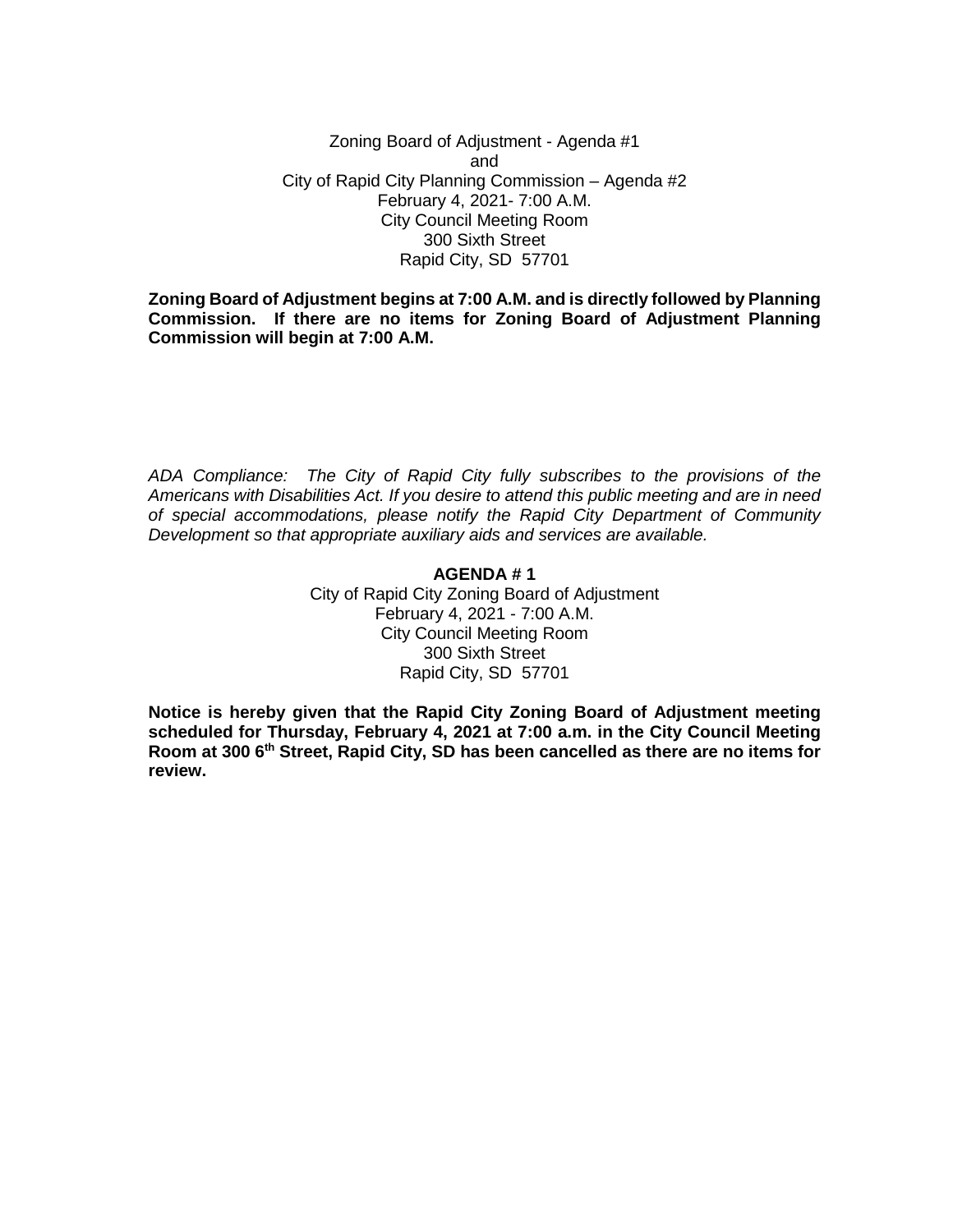*ADA Compliance: The City of Rapid City fully subscribes to the provisions of the Americans with Disabilities Act. If you desire to attend this public meeting and are in need of special accommodations, please notify the Rapid City Department of Community Development so that appropriate auxiliary aids and services are available.*

> **AGENDA # 2** City of Rapid City Planning Commission February 4, 2021 - 7:00 A.M. City Council Meeting Room 300 Sixth Street Rapid City, SD 57701

*SOME OF THE ITEMS ON THIS AGENDA ARE SUBJECT TO A PUBLIC HEARING OR CONSIDERATION BY THE RAPID CITY COUNCIL FOR FINAL ACTION. PLEASE CONTACT THE DEPARTMENT OF COMMUNITY DEVELOPMENT STAFF FOR INFORMATION REGARDING THE DATE ANY PARTICULAR ITEM MAY BE CONSIDERED BY THE CITY COUNCIL.*

## **Consent Calendar**

**The following items have been placed on the Consent Calendar for action to be taken on all items in accordance with staff's recommendation by a single vote. Any item may be removed from the Consent Calendar by any Planning Commissioner, staff member, or audience member, for separate consideration:**

## **---CONSENT CALENDAR---**

- 1. Approval of the January 21, 2021 Planning Commission Meeting Minutes.
- 2. No. 21PL003 Intersection of E. Philadelphia Street and North Valley Drive A request by KTM Design Solutions, Inc for BH Capital 4, LLC to consider an application for a **Preliminary Subdivision Plan** for proposed Lot 63 thru 82 of Block 2, Lots 3 thru 7 of Block 5 of Shepherd Hills Subdivision, property generally described as being located in Shepherd Hills Subdivision.
- 3. No. 21PL004 5550 Villaggio Lane A request by KTM Design Solutions, Inc for Shruald and Nancy Swedlund to consider an application for a **Preliminary Subdivision Plan** for proposed Lot 1A, Lot 2A and Lot 3A of Spring Brook Acres, property generally described as being located in Spring Brook Acres.
- 4. No. 21RZ001 West of Creek Drive at the terminus of Rocker Drive A request by Keith Johnson for David and Cara Wise to consider an application for a **Rezoning from General Agricultural District to Light Industrial District** for property generally described as being located in Bradsky #2.
- 5. No. 21RZ002 South of North Valley Park A request by KTM Design Solutions, Inc for Yasmeen Dream, LLC to consider an application for a **Rezoning from General Agricultural District to Medium Density Residential District** for property generally described as being located in North Valley Park Subdivision.